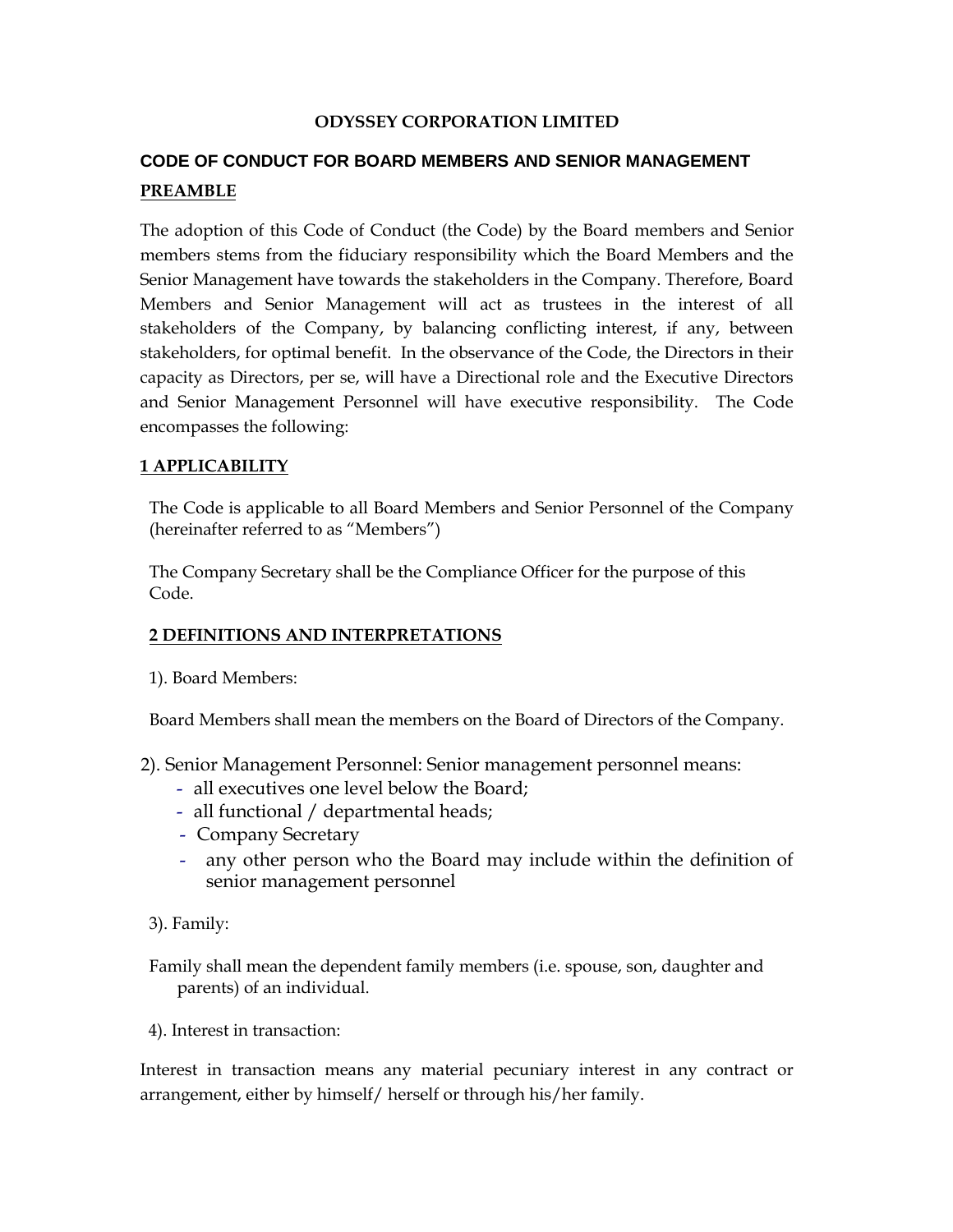# **3 PURPOSE**

The purpose of the Code goes beyond the Legal Minimum and has been framed to:

- 1) Promote ethical standards of business conduct;
- 2) Maintain the culture of honesty, integrity, transparency and accountability in the Board Members and senior personnel
- 3) Provide guidance in the identification and resolution of issues
- 4) Uphold the spirit of social responsibility and accountability in line with the

legislations regulations and guidelines governing the Company; and

5) To comply with the provisions of Clause 49 of the Listing Agreement.

# **4 ETHICAL AND MORAL BEHAVIOUR**

The Board of Directors and Senior Management Personnel shall act within the powers conferred on them and shall observe the highest standards of ethical conduct and integrity and shall work to the best of their ability and judgement.

- Business shall be conducted ethically and by not committing, condoning or ratifying illegal or immoral acts.
- Standards of fair dealing and personal integrity will be observed.
- An environment free from gender-specific harassment, discrimination and exploitation will be maintained.
- Shall not commit any offence involving moral turpitude;
- Shall promote professionalism in the Company.

## **5 CONDUCT OF BUSINESS**

Conduct of the business will be consistent with the Core Values, which are as

under :

- Customer Sovereignty
- Shall maintain and help the Company to Passion for Excellence
- Shall motivate for Continuous Innovation
- Shall help the Company to maintain Transparency & Integrity
- Shall be People Orientation
- Shall maintain and help the Company in maintaining highest standards of Corporate Governance practices;

 Shall take the high measures to contribute towards Corporate Social Responsibility.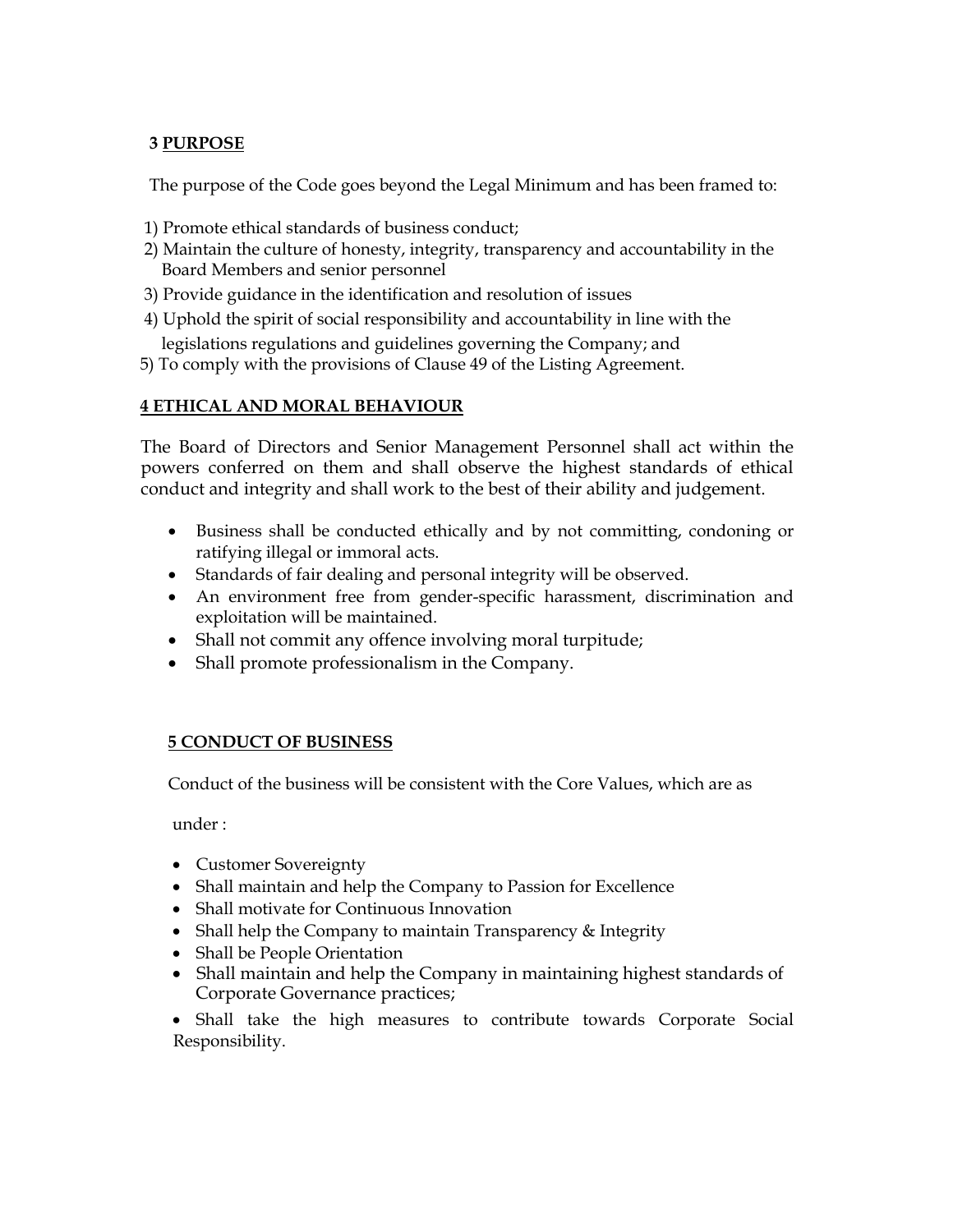# **6 SAFETY, HEALTH AND CLEAN ENVIRONMENT**

The Board of Directors and the Senior members assure that the sufficient measures has been taken ,In all aspects of Company's operations, its employees, customers and society, safe, healthy and clean environment shall be given prime importance.

# **7 CONFLICT OF INTEREST**

A] "Conflict of interest" occurs when personal interest of the Board Members interferes or appears to interfere, in any way, with the interests of the Company.

The Board Members shall not engage in any business relationship or activity, whether directly or indirectly, which may be in conflict of interest of the Company. Although this duty does not prevent them from engaging in personal transactions and investments, it does, however, demand that they should avoid situations where a conflict of interest might occur or appear to occur. Some of the possible instances being:

# **B] Outside Directorships:**

No Managing Director / Whole-time Director shall serve as a Director of any Company that competes directly or indirectly with the Company unless agreed to by the Board of Directors. Further, each Board Member shall inform the Board of Directors of any changes in his Board positions and shall inform the company immediately about emergency situation that may disqualify him from Directorship.

# **C] Business Interests:**

If any Board Member is considering investment in the business of any competitor of the Company, he should ensure that these investments do not compromise on their responsibilities towards the Company. Before making Substantial Investment (i.e. more than 20% in the paid-up share capital) in the business of the Competitor, the Board Member shall obtain approval of the Board of Directors of the Company.

# **D] Conflict Situations:**

Any relationship, influence, or activity that may impair the ability to make objective and fair decisions is to be avoided.

# **E] Disclosure of Interest:**

Any financial or other material interest by oneself or through relatives / organization in any contract with the company (including vendors and customers), shall be disclosed at first opportunity.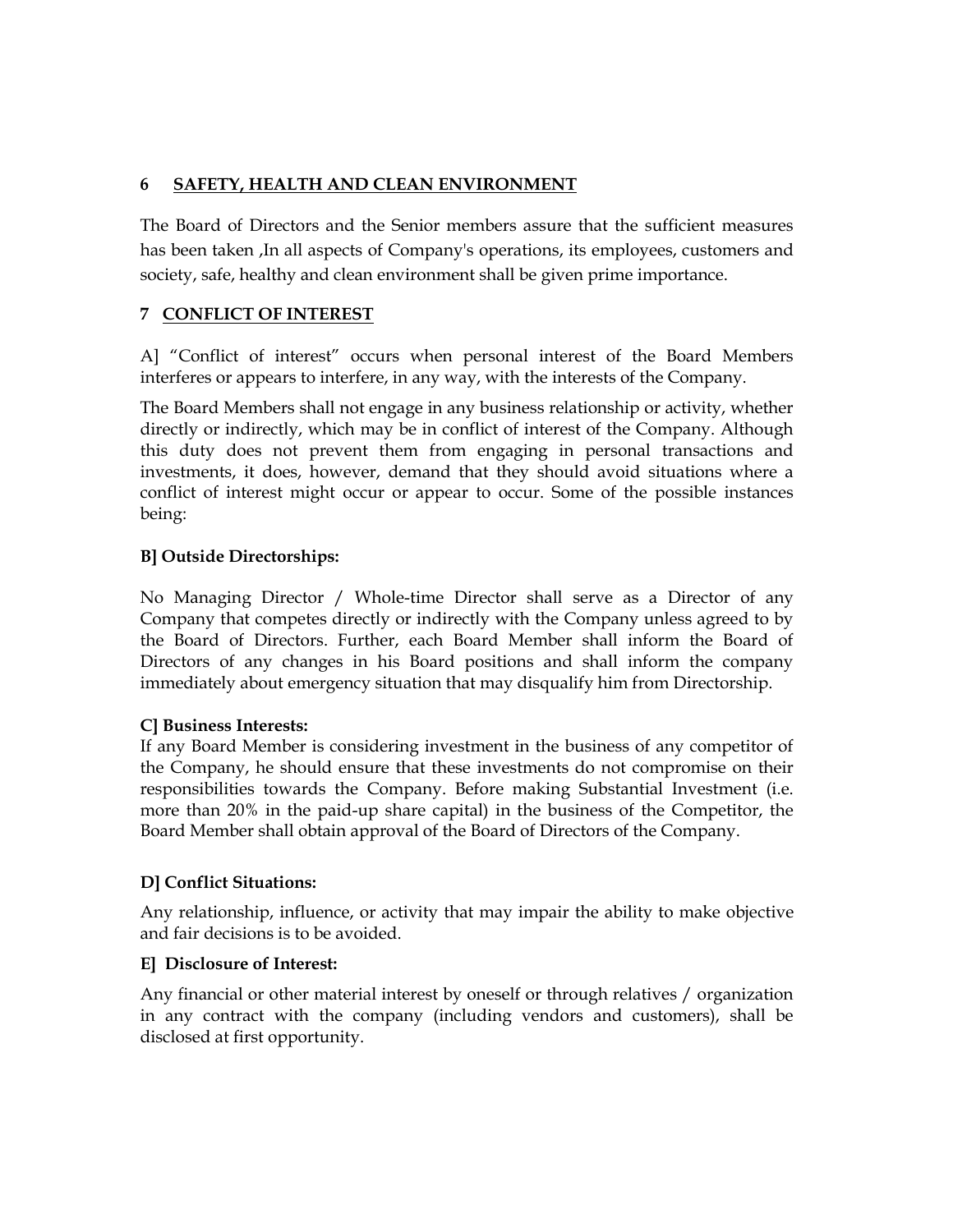## **F ] Competing with the Company:**

Acceptance of any position of influence or of pecuniary interest in any other organization, whose business is in direct competition with that of the Company, shall be avoided.

## **G] Related Parties**:

The Board Members, before conducting business of the Company with a Related Party or a relative and/or with a business in which a relative is associated in any significant role, shall promptly disclose their interest to the Board of Directors of the Company.

For the sake of clarity, the term "Relative" shall mean "relative" as defined in Section 2(77) of the Companies Act, 2013.

## **H] No Payments or gifts from others:**

Under no circumstances, the Board Members shall accept or receive, directly or indirectly, any gift, payments or favour, in whatsoever form, from Company's business associates, which can be perceived as being given to gain favour or dealing with the Company or which may influence any business decision.

# **I ] Transaction in shares of the Company and prevention of insider trading:**

The Board Members of the Company shall not indulge in trading in Company's securities on the basis of unpublished price sensitive information.

All Board Members will comply with the provisions of Code of Conduct for Prevention of Insider Trading framed and adopted by the Board of Directors of the Company pursuant to the requirements of SEBI (Prohibition of Insider Trading) Regulations, 1992

## **J ] Use of Company's Resources / assets / property:**

Assets of the company are to be used solely for the benefit of the company. Opportunities discovered through use of corporate property, information or position shall not be exploited, for own personal gain, unless the opportunity is disclosed fully in writing to the Company.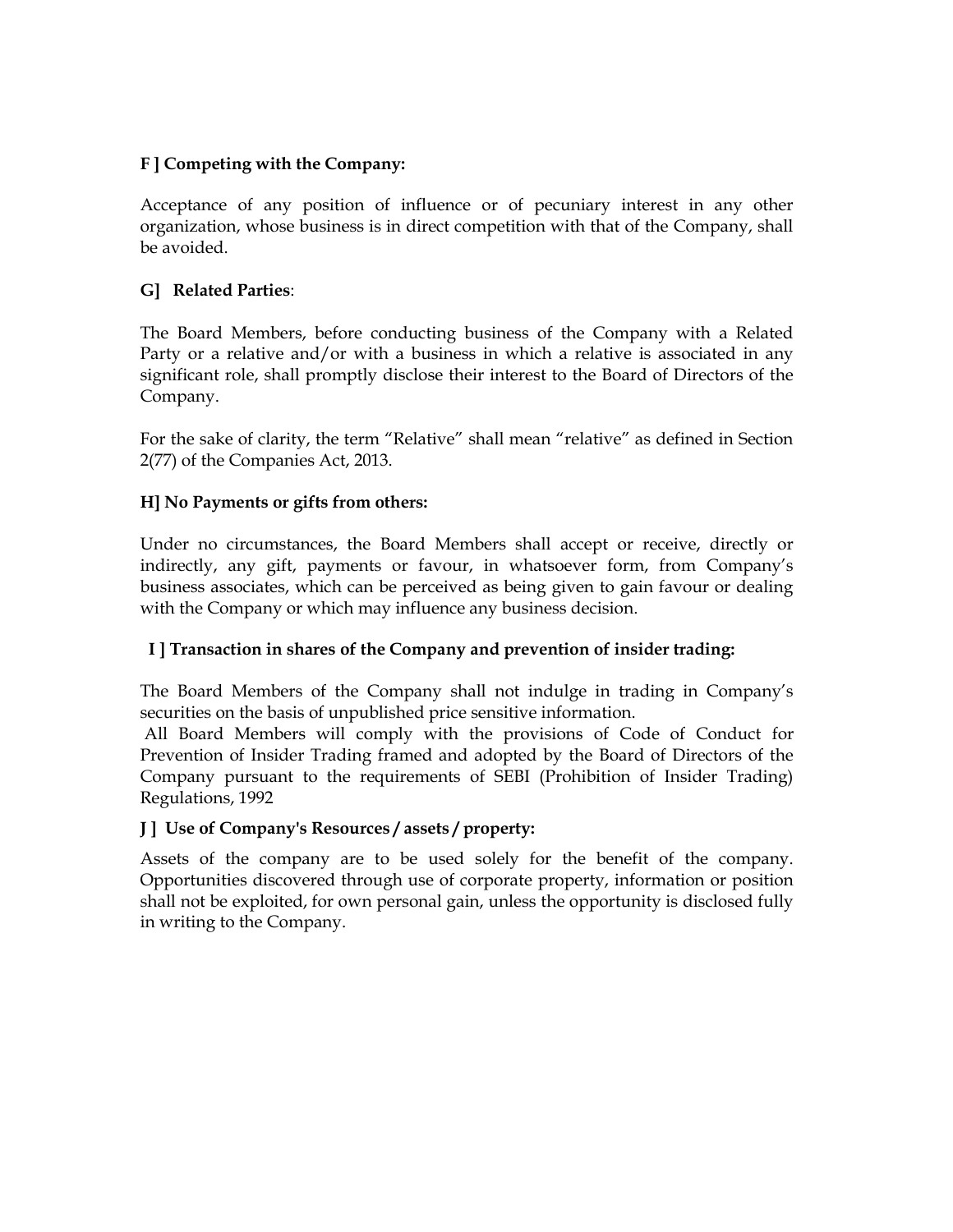#### **8 REPORTING**

The Board Members shall immediately bring to the notice of the Board about any unethical behaviour, actual or suspected fraud or violation of company's policies as and when it comes to his / her knowledge.

## **9 DUTIES OF INDEPENDENT DIRECTORS**

The independent directors shall:

1) undertake appropriate induction and regularly update and refresh their skills, knowledge and familiarity with the company

2) participate constructively and actively in the committees of the Board in which they are chairpersons or members;

3) strive to attend the general meetings of the company;

4) where they have concerns about the running of the company or a proposed action, ensure that these are addressed by the Board and, to the extent that they are not resolved, insist that their concerns are recorded in the minutes of the Board meeting

5) keep themselves well informed about the company and the external environment in which it operates;

6) not to unfairly obstruct the functioning of an otherwise proper Board or committee of the Board;

7) pay sufficient attention and ensure that adequate deliberations are held before approving related party transactions and assure themselves that the same are in the interest of the company;

8) ascertain and ensure that the company has an adequate and functional vigil mechanism and to ensure that the interests of a person who uses such mechanism are not prejudicially affected on account of such use;

- 9) report concerns about unethical behaviour, actual or suspected fraud or violation of the company's code of conduct or ethics policy;
- 10) acting within his authority, assist in protecting the legitimate interests of the Company, shareholders and its employees;
- 11) not disclose confidential information, including commercial secrets, technologies,

advertising and sales promotion plans, unpublished price sensitive information, unless such disclosure is expressly approved by the Board or required by law.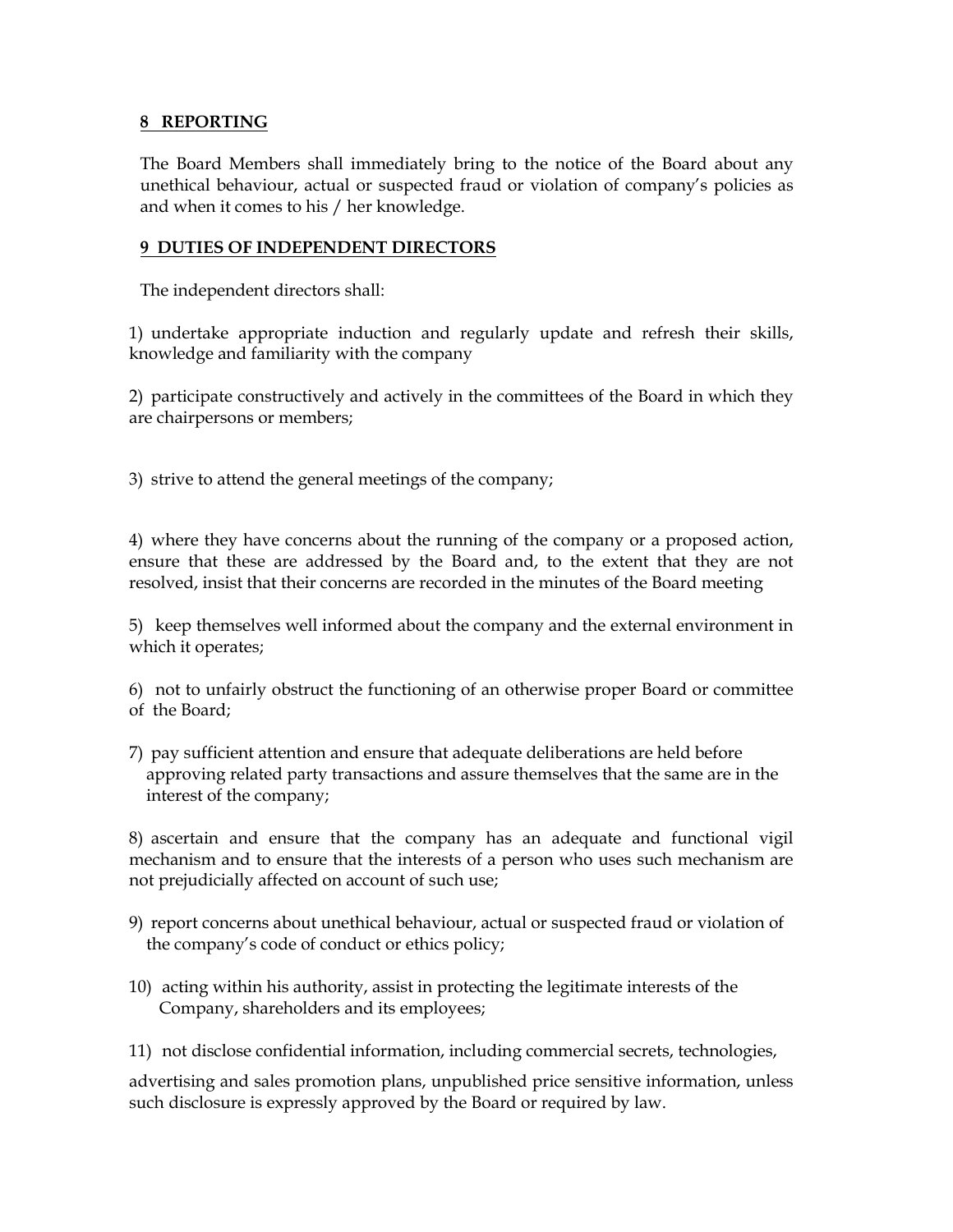## **10 CONFIDENTIALITY OF INFORMATION**

The Board Members and the Senior personel shall maintain confidentiality of Confidential Information entrusted by the Company or acquired during performance of their duties and shall not use it for personal gain or advantage. They shall, at all times, ensure compliance with SEBI (Prohibition of Insider Trading) Regulations, 1992 as also other regulations, as may become applicable to them, from time to time.

This obligation shall apply to the Board Members and the senior members not only during their tenure or employment with the Company but even after the cessation thereof for a reasonable period of time.

Further any information (electronic or otherwise) relating to the Company, its intellectual property including technology and business processes, its business and customers / vendors which is confidential, shall not be divulged.

The term "Confidential Information" includes all non-public information, which if disclosed, might be prejudicial to the interests of the Company.

# **11 COMPLIANCE WITH LAWS, RULES AND REGULATIONS**

The Board of Directors and Senior personal shall acquire appropriate knowledge of law relating to their duties sufficient to enable them to recognize potential dangers and to know when to seek advice from the Finance, Secretarial and legal departments and shall comply with all Laws, Rules and regulations applicable to the business of the Company. All laws, rules and regulations are to be complied with. The compliance and reporting systems established should be adhered to.

# **12 WAIVERS AND AMENDMENTS OF THE CODE**

The Company is committed to continuously reviewing and updating its policies and procedures. However, any amendment or waiver of any provision of the Code must be approved by the Board of Directors of the Company and publicly disclosed as required by any applicable law or regulation and also on the Company's website, if any, together with details about the nature of the amendment or waiver.

## **13 PLACEMENT OF THE CODE ON WEBSITE**

Pursuant to Clause 49 of the Listing Agreement, the Code and any amendment thereto shall be posted on the website of the Company.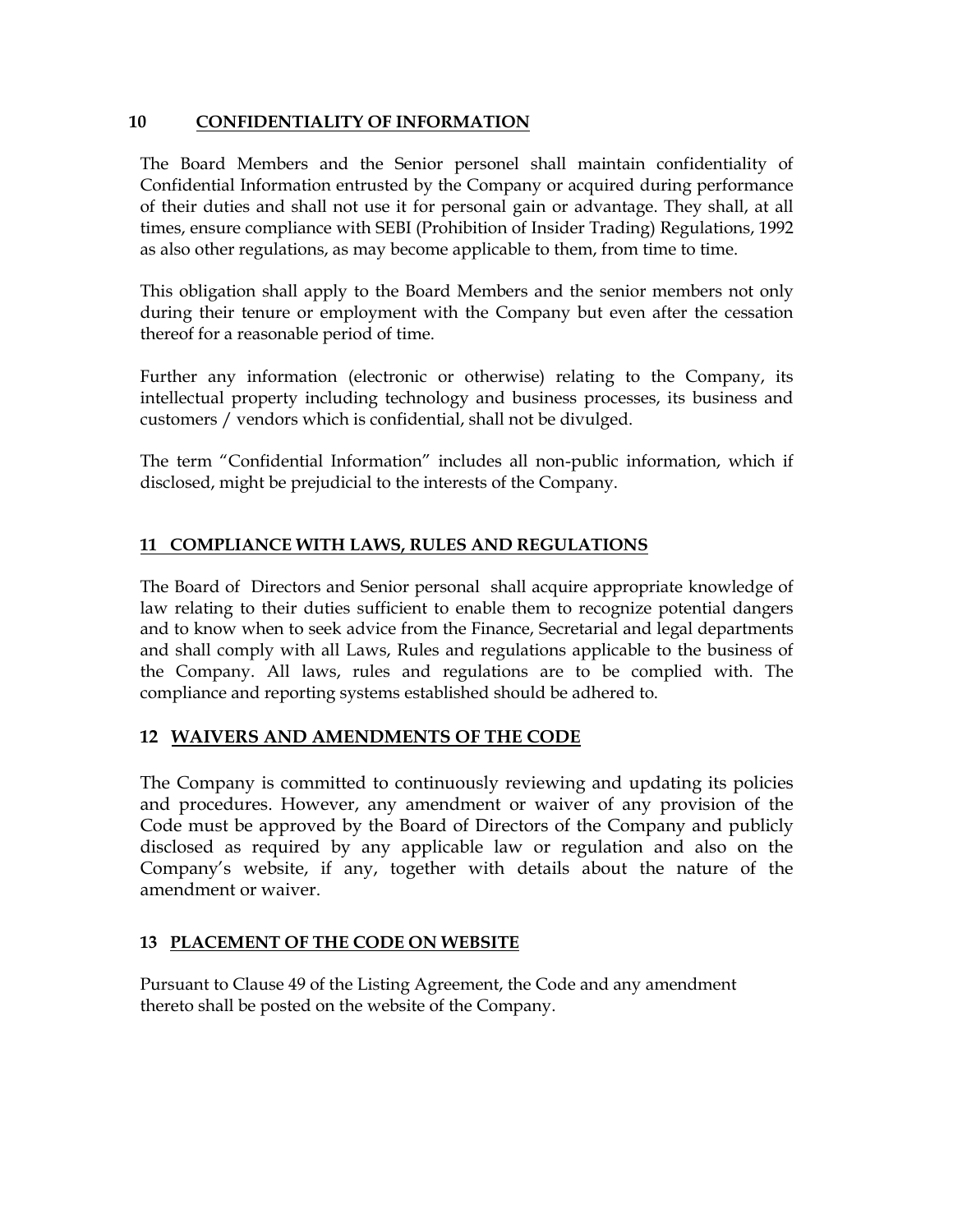## **14 ACKNOWLEDGEMENT OF RECEIPT AND AFFIRMATION OF ANNUAL COMPLIANCE**

The Board Members shall acknowledge receipt of the Code or any modification(s) thereto, in the Acknowledgement Form annexed to the Code as Appendix – I and forward the same to the Compliance Officer.

Any breach of the Code brought to the notice of the Compliance Officer shall be reported to the Board of Directors for necessary action.

The Board Members shall affirm compliance with this Code on an annual basis as at the end of the each financial year of the Company in the format annexed as Appendix II within 30 days of the close of every financial year.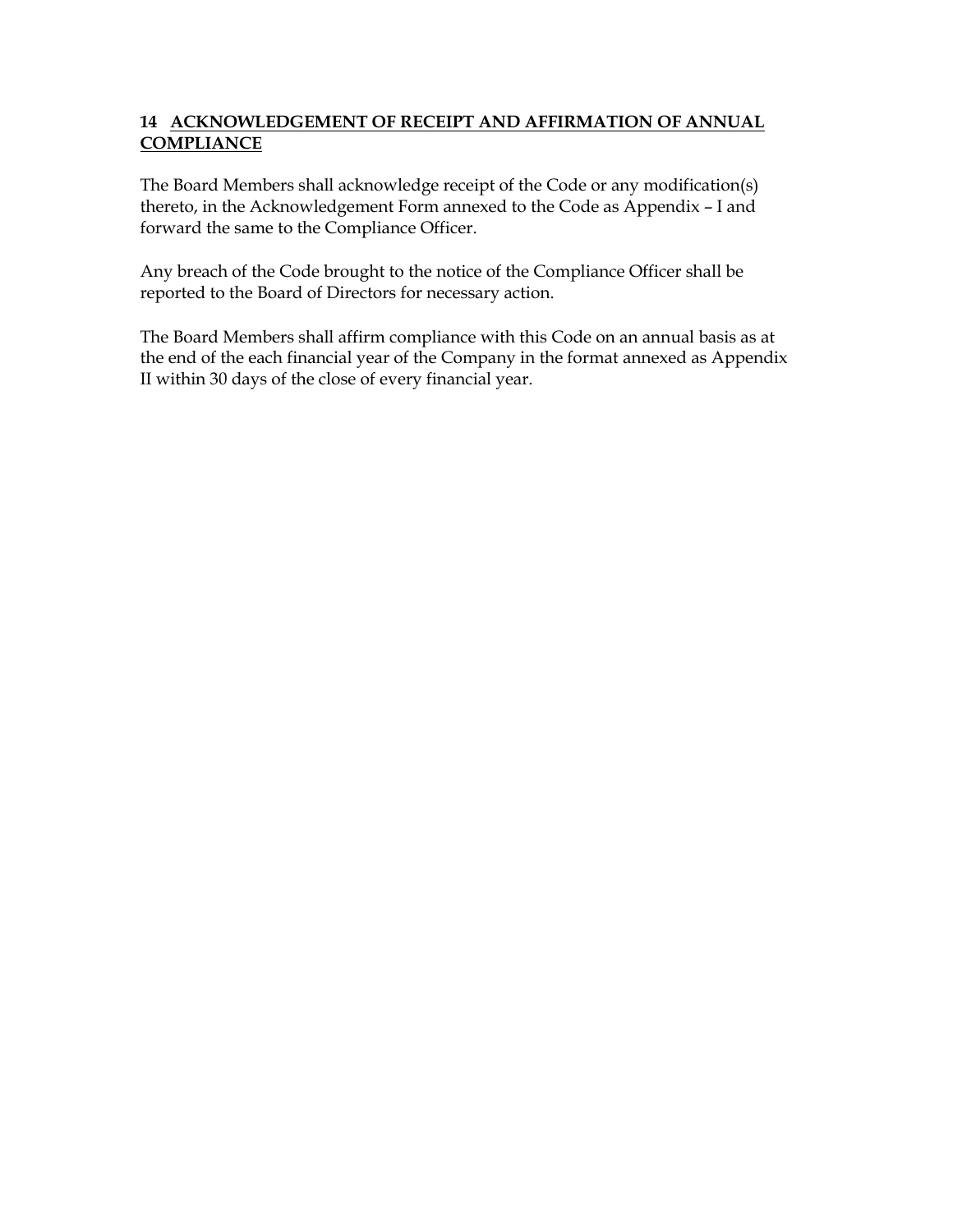# **CODE OF CONDUCT FOR BOARD MEMBERS**

# **ACKNOWLEDGEMENT FORM**

| , have received and read the Code of Conduct for Board Members<br>I,     |
|--------------------------------------------------------------------------|
| and Senior personnel of Odyssey Corporation Limited ("the Code"). I have |
| understood the provisions of the code and agree to comply with the same. |
|                                                                          |
|                                                                          |
| Designation :                                                            |
|                                                                          |
| Address :                                                                |
|                                                                          |
| Date:                                                                    |

Place:

\* to be submitted with in 30 days of adoption of the Code of Conduct by the Company.